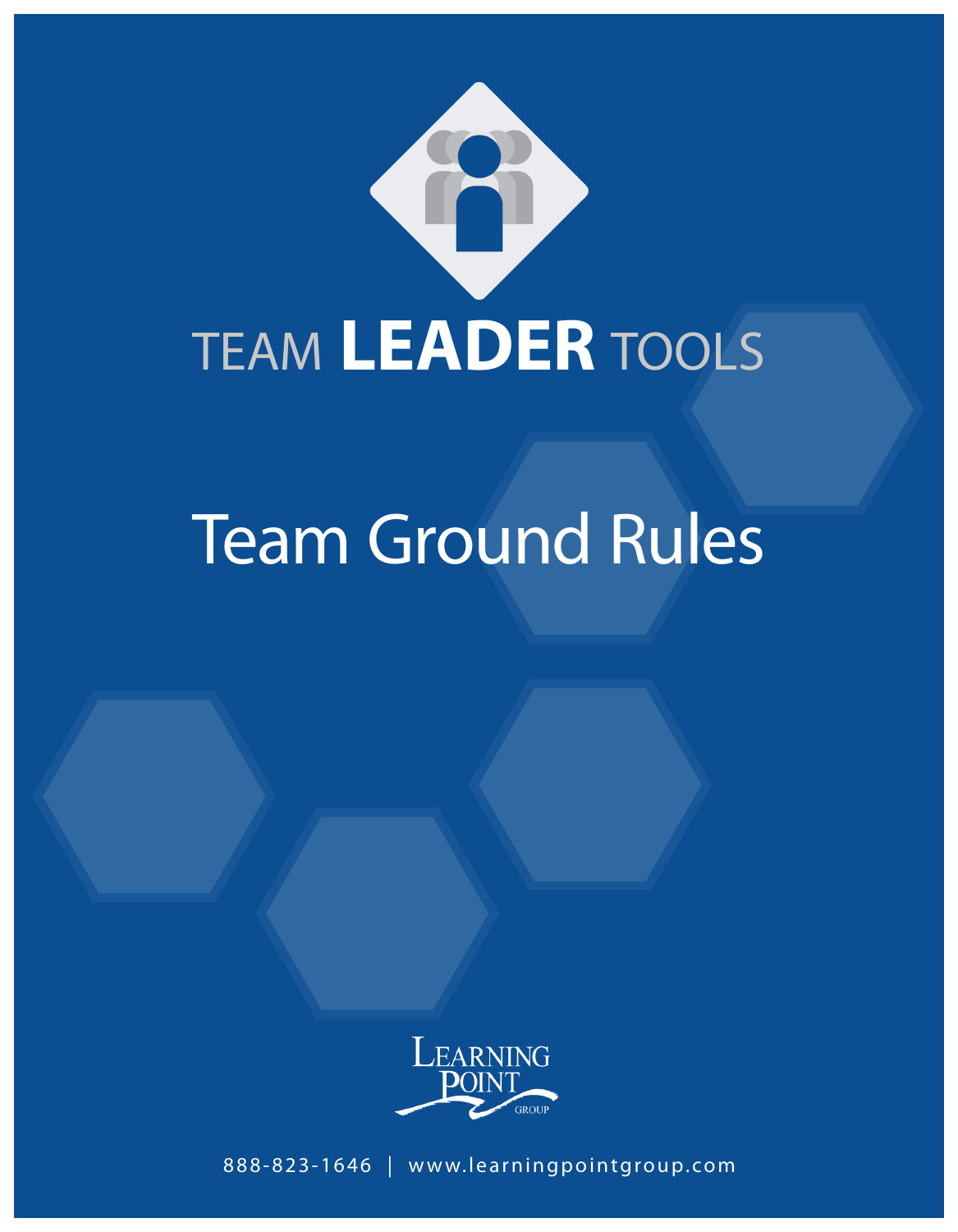## **Team Ground Rules**

Create and condition desired behavior.

#### **WHAT:**

The Team Ground Rules Tool provides you with a template for setting and agreeing to conducive norms and expectations.

#### **WHO:**

This tool is useful for the entire team.

#### **WHEN:**

At the beginning of each team meeting and team project.

#### **HOW:**

- 1. Take time to discuss the purpose and value of team ground rules with your team.
- 2. Provide an example or two of conducive ground rules.
- 3. Ask your team list some of the behaviors that rob the team from meeting success.
- 4. Ask your team to list some of the behaviors that contribute to meeting success.
- 5. Ask your team what ground rules they would like to mutually commit to so that undesired behaviors are prevented and desired behaviors are reinforced.
- 6. Write a list of 5 to 7 key ground rules and ask for expressed commitment from each team member.
- 7. Review the ground rules at the beginning of each meeting and any time there is a need for a reminder.
- 8. Use the ground rules to help you evaluate meeting success.
- 9. Revise and update your ground rules from time to time.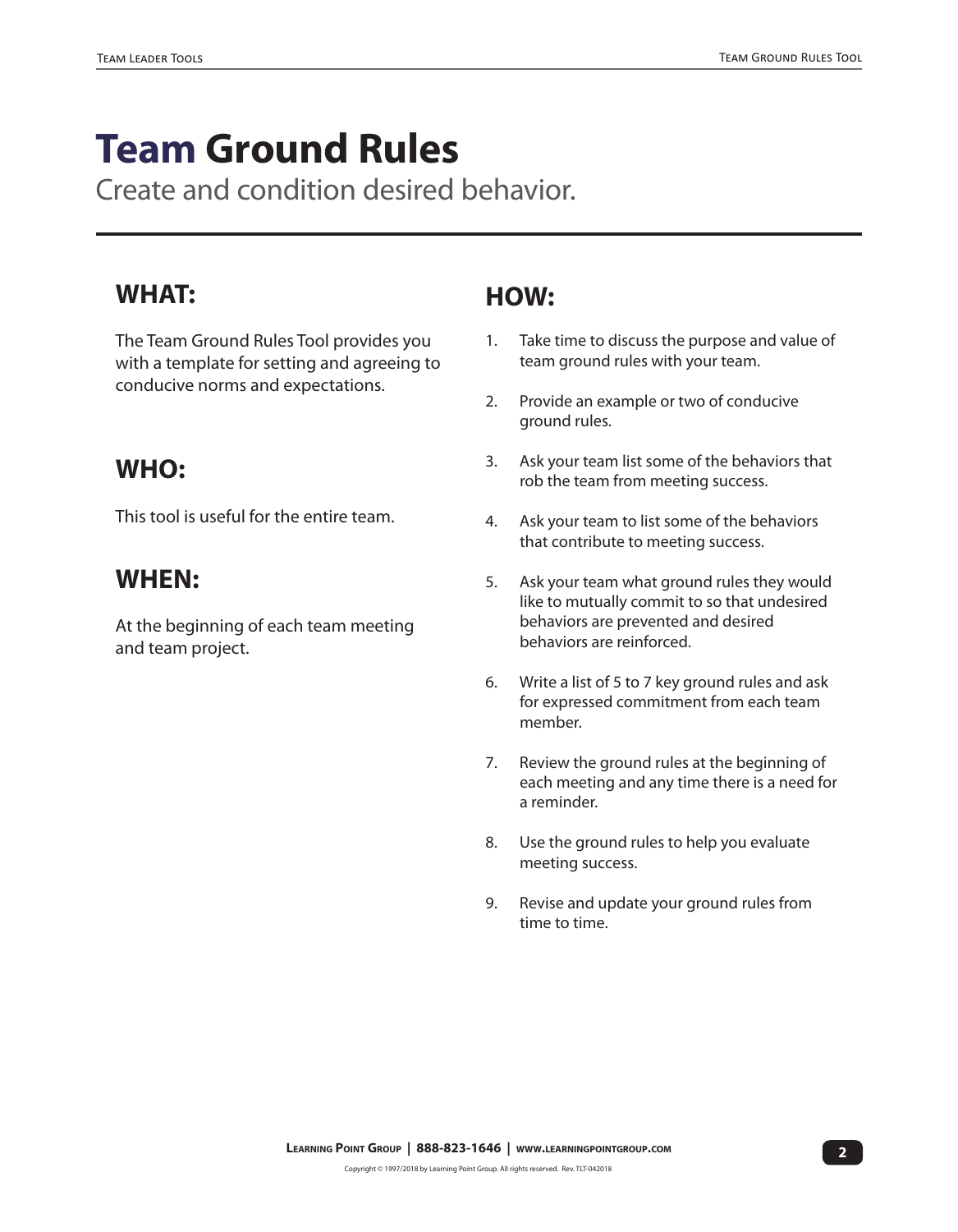### **Meeting Ground Rules**